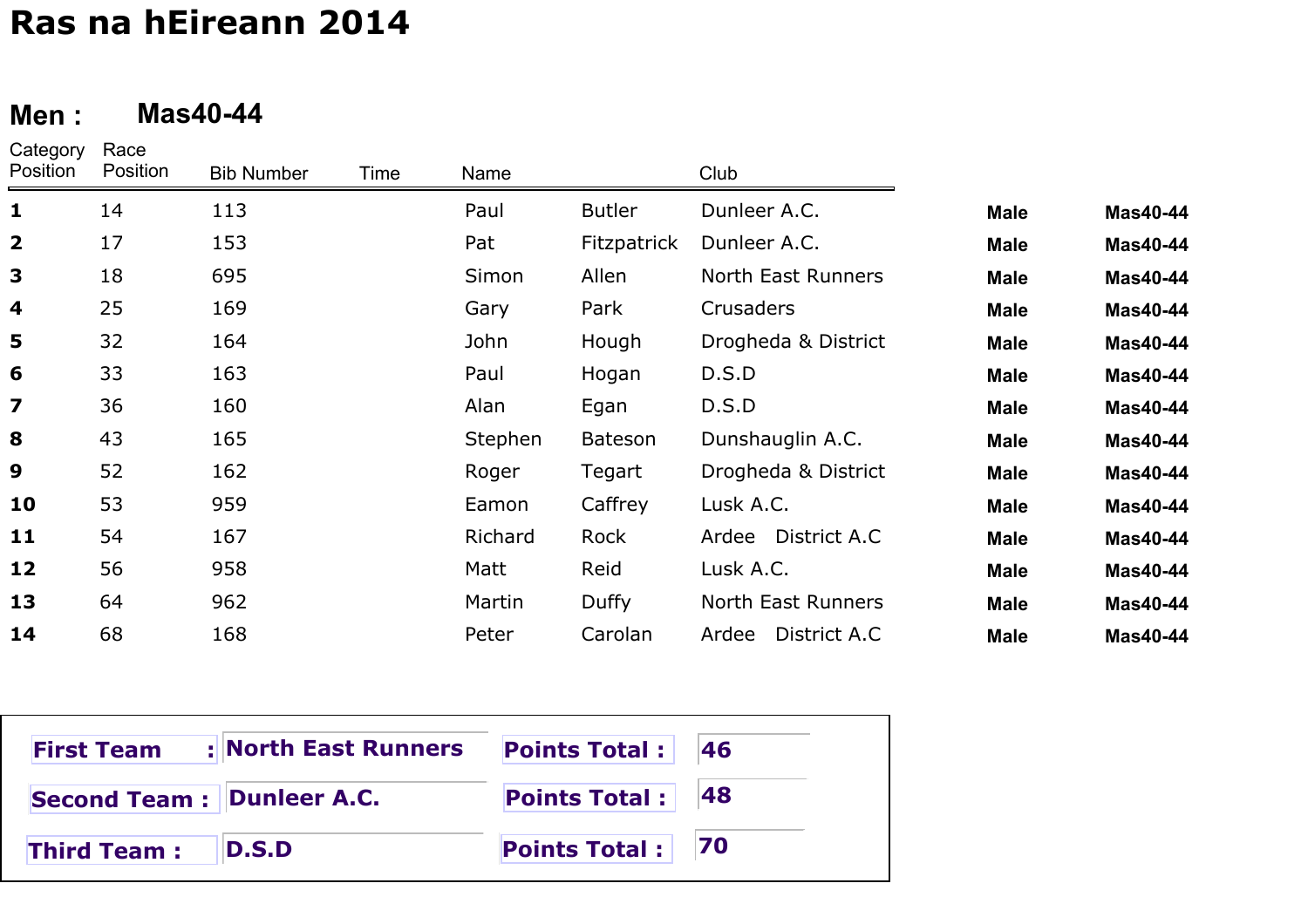#### **Men :Mas45-49**

| Category<br>Position    | Race<br>Position | <b>Bib Number</b> | Time | Name    |                | Club                      |             |          |
|-------------------------|------------------|-------------------|------|---------|----------------|---------------------------|-------------|----------|
| 1                       | 12               | 923               |      | Stephen | Judge          | D.S.D                     | <b>Male</b> | Mas45-49 |
| $\overline{\mathbf{2}}$ | 31               | 179               |      | Mel     | Hilliard       | Metro St. Brigids         | <b>Male</b> | Mas45-49 |
| 3                       | 44               | 957               |      | Colm    | <b>McNally</b> | Lusk A.C.                 | <b>Male</b> | Mas45-49 |
| 4                       | 57               | 178               |      | Tadhg   | Sullivan       | D.S.D                     | <b>Male</b> | Mas45-49 |
| 5                       | 60               | 174               |      | Daniel  | Delaney        | Star of the Sea           | <b>Male</b> | Mas45-49 |
| 6                       | 62               | 944               |      | Ray     | Mitchell       | Dunboyne AC               | <b>Male</b> | Mas45-49 |
| $\overline{\mathbf{z}}$ | 70               | 879               |      | Tim     | McCarty        | Unattached                | <b>Male</b> | Mas45-49 |
| Men :                   |                  | <b>Mas50-54</b>   |      |         |                |                           |             |          |
| Category<br>Position    | Race<br>Position | <b>Bib Number</b> | Time | Name    |                | Club                      |             |          |
| 1                       | 16               | 950               |      | George  | <b>Shields</b> | <b>North East Runners</b> | <b>Male</b> | Mas50-54 |
| $\overline{\mathbf{2}}$ | 21               | 186               |      | Ray     | Thornberry     | D.S.D                     | <b>Male</b> | Mas50-54 |
| 3                       | 27               | 182               |      | Paul    | le Blanc       | Dunleer A.C.              | <b>Male</b> | Mas50-54 |
| 4                       | 34               | 189               |      | Kenneth | McBride        | Glenmore A.C.             | <b>Male</b> | Mas50-54 |
| 5                       | 38               | 940               |      | Paddy   | Parrott        | Metro St. Brigids         | <b>Male</b> | Mas50-54 |

| <b>First Team</b>                | : North East Runners | <b>Points Total:</b> 46 |  |
|----------------------------------|----------------------|-------------------------|--|
| <b>Second Team: Dunleer A.C.</b> |                      | Points Total : $ 48 $   |  |
| <b>Third Team:</b>               | <b>ID.S.D</b>        | Points Total : 70       |  |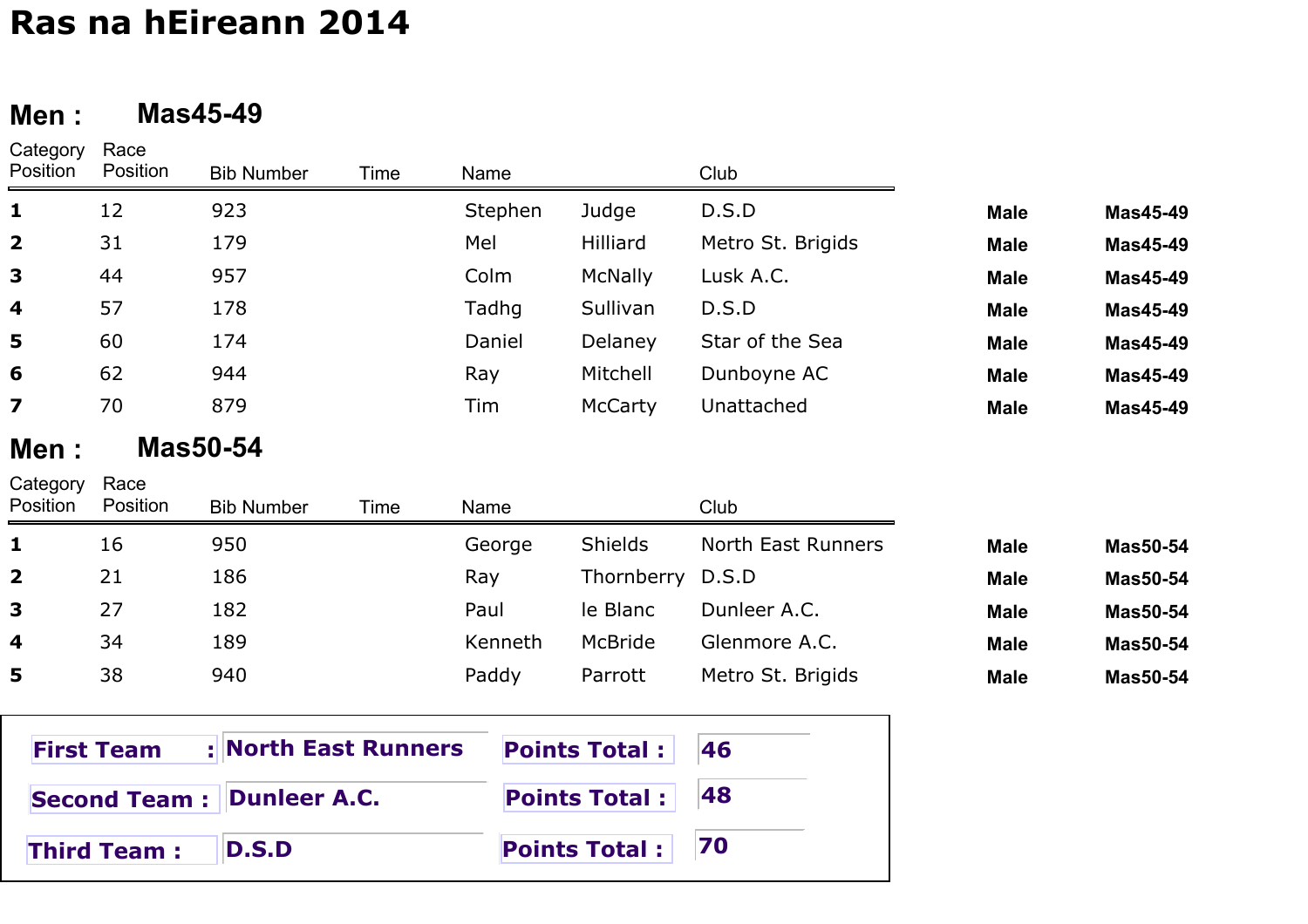| 6                    | 48                  | 955                  |      | <b>Noel</b>  |         | Walsh                |              | Bohermeen AC                  | <b>Male</b> | <b>Mas50-54</b>   |
|----------------------|---------------------|----------------------|------|--------------|---------|----------------------|--------------|-------------------------------|-------------|-------------------|
| 7                    | 59                  | 184                  |      | <b>DAVID</b> |         | O'LEARY              | D.S.D        |                               | <b>Male</b> | <b>Mas50-54</b>   |
| 8                    | 69                  | 960                  |      |              | Richard |                      |              | McGuinness Ardee District A.C | <b>Male</b> | <b>Mas50-54</b>   |
| 9                    | 71                  | 183                  |      |              | Ian Pat | Carroll              | Dunleer A.C. |                               | <b>Male</b> | <b>Mas50-54</b>   |
| Men :                | $Mas55+$            |                      |      |              |         |                      |              |                               |             |                   |
| Category<br>Position | Race<br>Position    | <b>Bib Number</b>    | Time | Name         |         |                      | Club         |                               |             |                   |
| 1                    | 6                   | 919                  |      | Martin       |         | McDonald             | Abbeylix AC  |                               | <b>Male</b> | $Mas55+$          |
| 2                    | 20                  | 947                  |      | Chris        |         | Keeling              |              | Balbriggan and                | <b>Male</b> | $Mas55+$          |
| 3                    | 51                  | 943                  |      | Conor        |         | Cooney               | D.S.D        |                               | <b>Male</b> | $Mas55+$          |
| 4                    | 65                  | 954                  |      | <b>Mick</b>  |         | Priest               |              | Father Murphy A.C.            | <b>Male</b> | $Mas55+$          |
| 5                    | 66                  | 926                  |      | <b>Brian</b> |         | Fitspatrick          | <b>PPL</b>   |                               | <b>Male</b> | $Mas55+$          |
| Men :                |                     | <b>Open-Inter</b>    |      |              |         |                      |              |                               |             |                   |
| Category<br>Position | Race<br>Position    | <b>Bib Number</b>    | Time | Name         |         |                      | Club         |                               |             |                   |
| 1                    | $\mathbf 1$         | 928                  |      | David        |         | Scanlon              |              | Rathfarnaham                  | <b>Male</b> | <b>Open-Inter</b> |
| $\mathbf{2}$         | 2                   | 118                  |      |              | Darragh | Greene               | Dunleer A.C. |                               | <b>Male</b> | <b>Open-Inter</b> |
| 3                    | 3                   | 195                  |      | Eoin         |         | Smyth                | Cushiinstown |                               | <b>Male</b> | <b>Open-Inter</b> |
|                      | <b>First Team</b>   | : North East Runners |      |              |         | <b>Points Total:</b> | 46           |                               |             |                   |
|                      | <b>Second Team:</b> | <b>Dunleer A.C.</b>  |      |              |         | <b>Points Total:</b> | 48           |                               |             |                   |
|                      | <b>Third Team:</b>  | <b>D.S.D</b>         |      |              |         | <b>Points Total:</b> | 70           |                               |             |                   |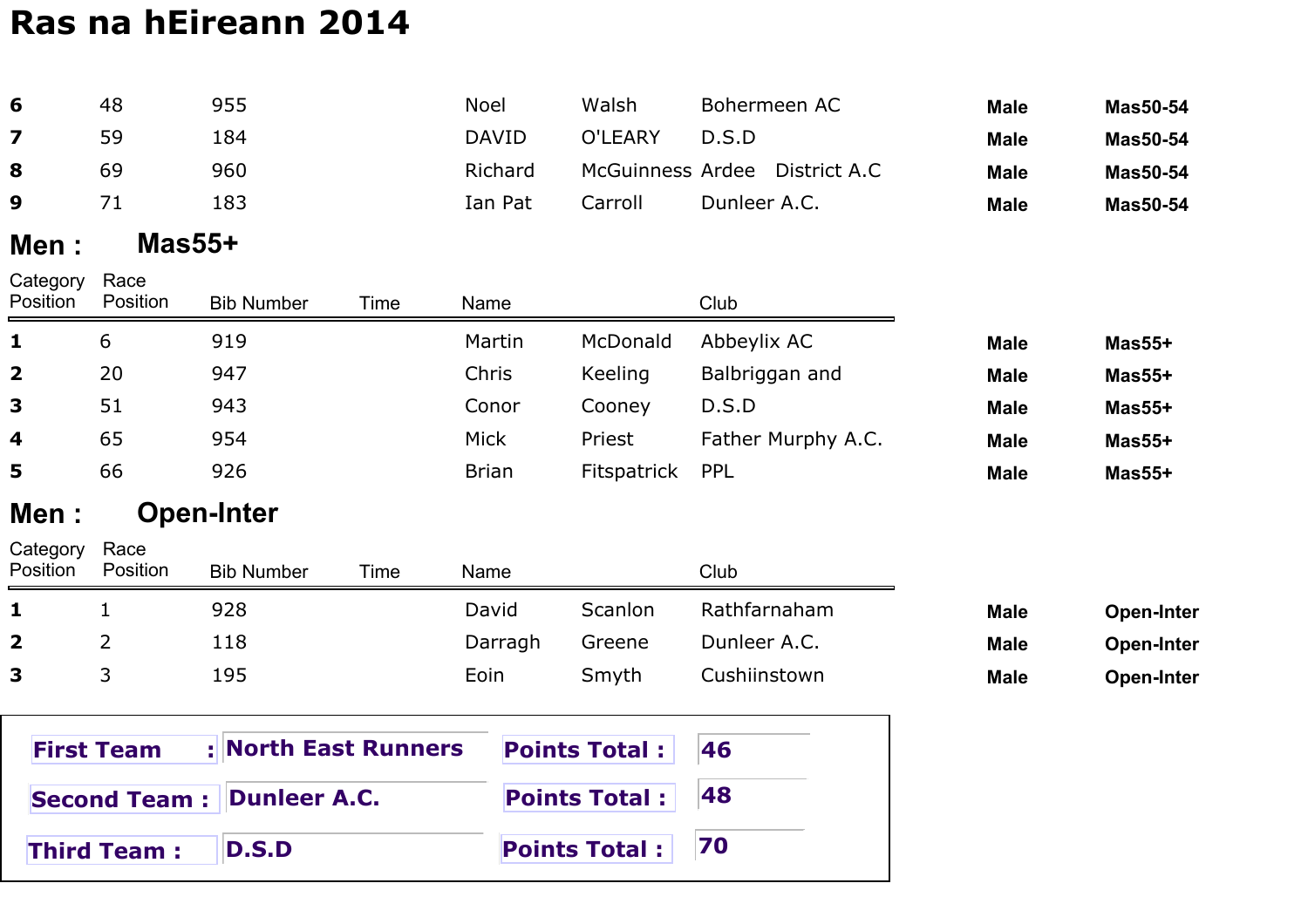| $\overline{\mathbf{4}}$ | 5  | 935 | <b>Niall</b>   | Gorham        | <b>North East Runners</b> | <b>Male</b> | <b>Open-Inter</b> |
|-------------------------|----|-----|----------------|---------------|---------------------------|-------------|-------------------|
| 5                       | 7  | 918 | Stephen        | Mullholland   | North East Runners        | <b>Male</b> | <b>Open-Inter</b> |
| 6                       | 8  | 880 | Hugh           | Cashell       | Glenmore                  | <b>Male</b> | <b>Open-Inter</b> |
| $\overline{\mathbf{z}}$ | 9  | 142 | Jordy          | Smilde        | Crusaders AC              | <b>Male</b> | <b>Open-Inter</b> |
| 8                       | 10 | 941 | Pol            | Farrell       | Metro St. Brigids         | <b>Male</b> | Open-Inter        |
| 9                       | 11 | 948 | Stephen        | Duggan        | D.S.D                     | <b>Male</b> | <b>Open-Inter</b> |
| 10                      | 13 | 144 | Shane          | Lynch         | Glenmore A.C.             | <b>Male</b> | Open-Inter        |
| 11                      | 15 | 109 | <b>Patrick</b> | Connolly      | Dunleer A.C.              | <b>Male</b> | <b>Open-Inter</b> |
| 12                      | 19 | 136 | <b>Brian</b>   | Martin        | Drogheda & District       | <b>Male</b> | <b>Open-Inter</b> |
| 13                      | 22 | 929 | Shane          | Walsh         | D.S.D                     | <b>Male</b> | <b>Open-Inter</b> |
| 14                      | 23 | 114 | Ray            | <b>Hughes</b> | Dunleer A.C.              | <b>Male</b> | <b>Open-Inter</b> |
| 15                      | 26 | 124 | Colm           | Cunningha     | D.S.D                     | <b>Male</b> | <b>Open-Inter</b> |
| 16                      | 28 | 875 | Raymond        | smith         | <b>Carrick Aces</b>       | <b>Male</b> | <b>Open-Inter</b> |
| 17                      | 29 | 115 | Colin          | Murphy        | D.S.D                     | <b>Male</b> | <b>Open-Inter</b> |
| 18                      | 30 | 110 | Anthony        | Connolly      | Dunleer A.C.              | <b>Male</b> | Open-Inter        |
| 19                      | 35 | 938 | Patrick        | Cassidy       | Carrick Aces              | <b>Male</b> | <b>Open-Inter</b> |
| 20                      | 37 | 126 | <b>Noel</b>    | <b>Burke</b>  | ballyroan abbeyleix       | <b>Male</b> | <b>Open-Inter</b> |
| 21                      | 39 | 139 | Paul           | <b>Burke</b>  | ballyroan/abbeyleix       | <b>Male</b> | Open-Inter        |

| <b>First Team</b>          | : North East Runners | <b>Points Total:</b> 46 |  |
|----------------------------|----------------------|-------------------------|--|
| Second Team : Dunleer A.C. |                      | Points Total: 48        |  |
| <b>Third Team:</b>         | <b>ID.S.D</b>        | Points Total: 70        |  |